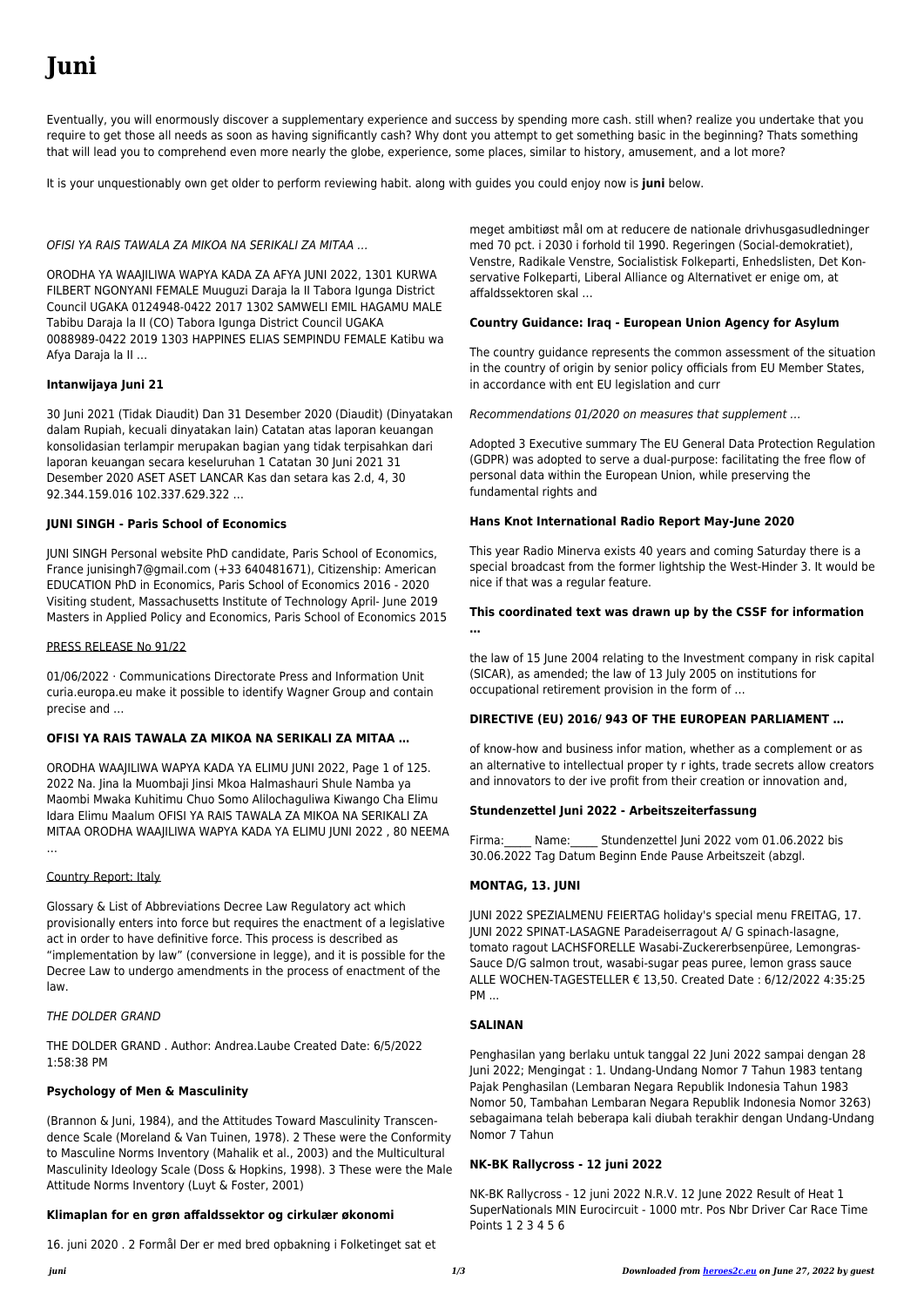#### NK-BK Rallycross - 12 juni 2022

NK-BK Rallycross - 12 juni 2022 N.R.V. 12 June 2022 Result of Heat 2 SuperNationals MIN Eurocircuit - 1000 mtr. Pos Nbr Driver Car Race Time Points 1 2 3 4 5 6

#### Web 13 juni

MENY UBU UBU MENY Finnes med kalkon! Hoagie Rolls Cauliflower – 140 Ubu Old Fashioned Friterad blomkål, raw slaw med lime, rättika, morot & koriander Ransom Chicken – 165 Confiterade kycklinglår, ramslökspesto,

#### stocklist / Bestandsliste Juni 2022

POLYPED specialized in unusual invertebrates since 1991 stocklist / Bestandsliste Juni 2022 orders only by @ email: subfusca@gmx.net <sup>@</sup> +49 157 7172 9143 Versand / Abholung in Köln nach Vereinbarung möglich nächste Aktualisierung 28.juni 2022 / alte Listen verlieren ihre Gültigkeit, Preise in €uro, solange der Vorrat reicht Bestellung bitte per email, Infos zum …

# **ÖSTERSUND 11 JUNI**

TRIO TVILLING KOMB V&P IMPERIAS JULIETTE Strandberg Elias (Ber Ro) 2140:1 Ber Ro Ax 10/5-4 9/2140 7 16,0a 53 Eri Ki Ti 22/5-10 6/1609 1 12,7a 138 21: 11 5-2-1 22: 2 1-0-0 GOLDEN OPPORTUNITY Lönn Linus (Ols Li)2140:2 2 5s 12,5ak 284.100 And Tr F 8/11-9 6/2140 2 14,5a 33 And Tr S 27/11-8 1/2140 6 14,3 83

# **ARTICLE 29 DATA PROTECTION WORKING PARTY**

5 Whereas contextual advertising2 and segmented advertising3 use 'snap shots' of what data subjects view or do on a particular web site or known characteristics of the users, behavioural advertising potentially gives advertisers a very detailed picture of a data subject's online life,

# **TIP OF THE ICEBERG**

4 TIP OF THE ICEBERG Religious Extremist Funders against Human Rights for Sexuality and Reproductive Health in Europe 2009 – 2018 5 Preface 6 List of abbreviations 7 Executive summary 8 Introduction 9 Methodology 11 Part I: Tip of the Iceberg: Anti-gender actors in Europe

# Wuppertaler Gottesdienstkalender 25. Juni – 1. Juli

2 days ago  $\cdot$  25. Juni – 1. Juli GD = Gottesdienst FG = Familiengottesdienst KG = Kindergottesdienst SVM = Sonntagvorabendmesse WGF = Wort-Gottes-Feier = Abendmahl = Jugend-GD = Kinder-GD = Kaffee = Musik =  $Online = Open-Air = Taute$ 

MCK750 Scope of delivery EN 7 • Never immerse the device in water. • Do not operate the device when the lid is open. • Do not allow the connection cable to dangle (risk of stumbling). • Do not lay the connection cable over edges or corners. • Store all unattached parts of the kettle safely before starting your journey.

Bengkulu Selatan, 20 Juni 2022 Guru Thamrin Efendy . Author: www.websiteedukasi.com Keywords: File By Websiteedukasi.com Created Date: 6/21/2022 6:02:45 AM ...

# 23 juni 2022 een prijsdaling voor de Gasolie verwarming en …

23/06/2022 · Gepubliceerd: Woensdag, 22 juni 2022 09:36 Geschreven door Brandstofverbruik Morgen geniet u van de prijsdaling! Ontdek het hier snel! De nieuwe maximumprijs voor Gasolie verwarming minder dan 2000L wordt € 1,5287, dat is een prijsdaling van € 0,0035. De nieuwe maximumprijs voor Gasolie verwarming vanaf 2000L wordt € 1,4968, dat is een prijsdaling van …

#### **June 2019 - Met Office**

June 2019 The averaging period used for the following assessment was 1981-2010. June started with a ridge of high pressure which brought warm dry sunny weather to much

Consumer trends accelerated by the COVID-19 pandemic are sticking. - PwC

3 | PwC's June 2021 Global Consumer Insights Pulse Survey Consumers' shift to digital has accelerated dramatically. They are buying more groceries online, Gen Z …

#### juni 2022

juni 2022 Kapittel 2 Bakkebyråkratiet - der emosjonelt arbeid blir politikk. Kapittel 4 Reformtrender og endringsparadokser. Ragnhild Hellesøs forelesning Hellesø, R.; Fagermoen, M.S.(2015). Cultural diversity between hospital and community nurses: implications for continuity of care.

International Journal of Integrated Care, Vol. 10, 18 ...

# Juni Learning Terms of Use

11/05/2021 · Juni Learning web app, which may be accessed via the web or on your mobile device, is the main hub for users to access and use the Service, and allows users to schedule classes, see an overview of current and future coursework, assemble and publish projects, interact via Juni Clubs and many more features in the future. ...

# **MCK750-B-ZH-EN.book Seite 1 Dienstag, 13. Juni 2017 11:31 11 …**

# **Final Report - Europa**

ESMA • CS 60747 – 103 rue de Grenelle • 75345 Paris Cedex 07 • France • Tel. +33 (0) 1 58 36 43 21 • www.esma.europa.eu 2 2 June 2017

# **, 20 Juni 2022**

# **2021-2022 Juni or FENB EVENT CALENDAR - Fencing NB**

Dec. 9-12, 2021 December NA C Col umbus, O H DI V 1, Juni or, Cadet Dec. 11-12, 2021 Q uebec Yout h Ci rcui t #2 Longueui l , P Q U11, U13, U15, Cadet JANUARY Jan. 7-10, 2021 January NA C S an Jose, CA DI V 1, P ara, Juni or, Vet eran F E BRUARY F eb. 19, 2022 P …

# **User Manual Juni - Smirthwaite**

The Juni is intended for indoor use only, the normal operating conditions are as follows: A. Temperature: 41°F to 86°F (+5°C to 40°C) B. Relative Humidity: 15 to 90%, non-condensing, but not requiring a water vapour pressure

# **Standardkarte OG Juni 2022 englisch - kuffler.de**

vegan & vegetarian stewed sweet potatoes in olive oil and sea salt ratatouille, pesto and fresh watercress € 19,50 vegan lentils curry coconut milk, sweet potatoes spinach, rice € 21,00 risotto of bavarian rice wild broccoli, pine seeds, parmesan cheese € 19,50 fish grilled fillet of trouts black garlic cream, mashed potatoes wild broccoli, lemon sauce

www.kbo-astenheusden.nl

Created Date: 6/7/2022 2:21:09 PM

# **#231 "Greas-em" Dry Graphite Lubricant**

©2022 Kadee ® uality Products Co. Tel: 541-826-3883 FAX: 541-826-4013 www.kadee.com e-mail: mail@kadee.com WARNING: Cancer and Reproductive Harm - www.p65warnings.ca.gov WARNING: CHOKING HAZARD - Small Parts - Not for children under 14 years. CNW, DRGW, MKT, MP, SP, SSW, UP, & WP marks are made under trademark license from Union Paci˜c Railroad …

#### **SOLVALLA OPEN STRETCH NEJ**

SOLVALLA 22 JUNI TV-TIDER: Kl 19.00-22.00 V86 Direkt från Solvalla, TV12. ATG Live sänds i Com Hem på kanalplats 18, på atg.se och i din ATG-Butik. (Med reservation för ev. ändringar). Gratisprogram En eventuell Jackpot på V86 Solvalla onsdag 22 juni går till V86 på Vaggeryd onsdag 29 juni. SOLVALLA OPEN STRETCH NEJ VINKLAD STARTVINGE NEJ

#### 21June FINAL PRESS RELEASE WPP17 - United Nations

United Nations Department of Public Information 405 East 42 nd Street, New York, NY 10017 | E: dpicampaigns@un.org PRESS RELEASE World population projected to …